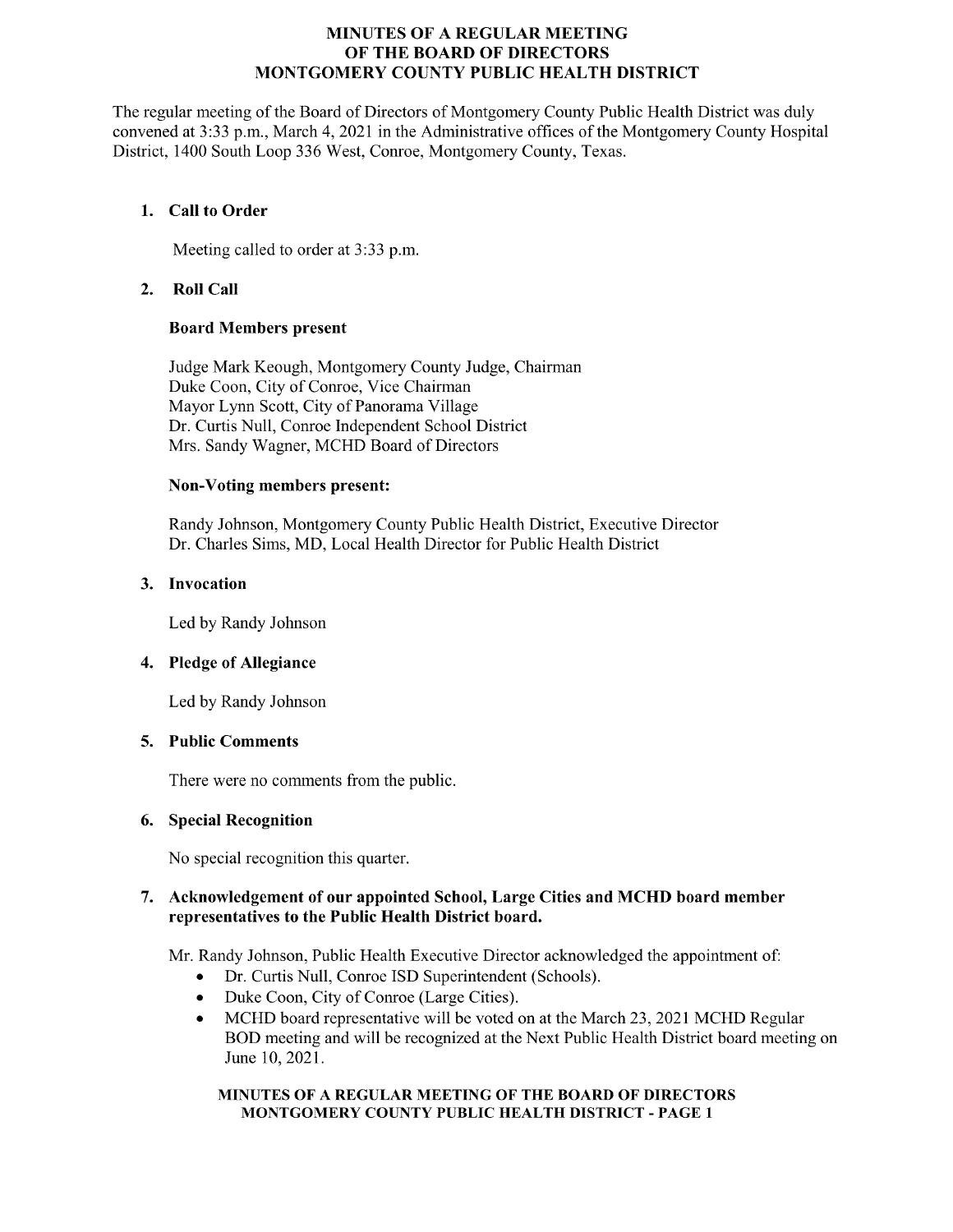#### 8. Consider and act on appointment of annual chair positions.

Agenda item 8 defer until next quarter's Public Health District board meeting.

#### 9. Approval of Minutes from November 5, 2020 Public Health District Regular Board meeting.

Mr. Coon made a motion to approve the Minutes from November 5, 2020 Public Health District Regular Board meeting. Mayor Scott offered a second and motion passed unanimously.

# 10. Presentation on COVID-19 by Dr. Charles Sims, Local Health Authority. (Dr. Charles Sims, Local Health Authority – MCPHD) (attached)

Dr. Charles Sims, Local Health Authority presented an update on COVID-19.

"Record to reflect that Mr. Coon departed the board meeting at  $4:12$  p.m."

# 11. Report on activities related to Public Health, Epidemiology and Emergency Preparedness. Alicia Williams, Public Health Director - MCPHD)

Mrs. Alicia Williams, Public Health Director presented the Public Health report to the board.

# 12. Report on activities related to Medicaid 1115 Waiver Project. (Emily Gordon, Public Health Coordinator)

Ms. Emily Gordon, Public Health Coordinator presented the 1115 Waiver Project to the board.

# 13. Receive and approve financial report regarding District's operations. (Brett Allen, CFO – MCHD)

Mr. Brett Allen, CFO presented the financials to the board.

Dr. Null made a motion to accept the financial report regarding District's operations. Mrs. Wagner offered a second and motion passed unanimously.

# 14. Consider and act upon recommendation for amendment(s) to the budget for fiscal year ending September 30, 2021. (Brett Allen, CFO – MCHD) (attached)

Dr. Null made a motion to consider and act upon recommendation for amendment(s) to the budget for fiscal year ending September 30, 2021. Mayor Scott offered a second and motion passed unanimously.

# 15. Consider and act on ratification of payment of invoices related to expenditures. (Brett Allen, CFO – MCHD)

Judge Keough made a motion to approve ratification of payment of invoices related to expenditures. Dr. Null offered a second and motion passed unanimously.

#### 16. Discussion of items to be placed on agenda of the next meeting of the Montgomery County Public Health District Board of Directors.

- Next board meeting is scheduled for June 10, 2021.  $\bullet$
- Expiring Public Health MCPHD board position.
- Public Health Annual Chair positions.

#### NOTICE OF A REGULAR MEETING OF THE BOARD OF DIRECTORS MONTGOMERY COUNTY PUBLIC HEALTH DISTRICT - PAGE 2